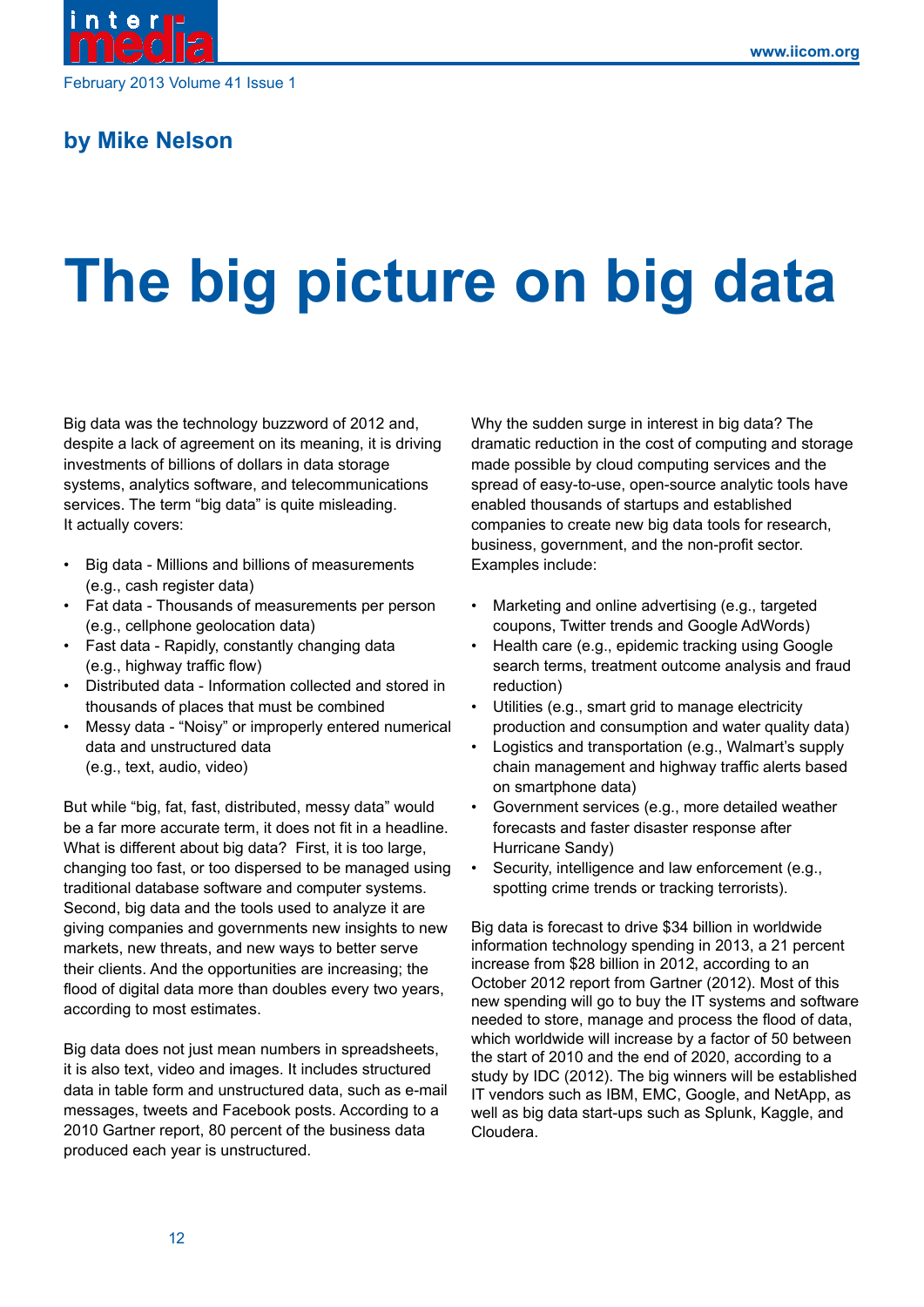

#### February 2013 Volume 41 Issue 1



Startup companies that develop big data technologies and services will see rapid revenue growth and more market opportunities - if they can keep pace with the flood of data and make it more useful. Information technology companies that can integrate big data solutions into their offerings will give clients a new reason to invest more in computer hardware and software. Firms in sectors ranging from finance and telecommunications to petroleum and agriculture could reduce the cost of operations, improve marketing, reduce risk and launch new data-driven services. For many businesses, data could soon be as important to the bottom line as labour and capital.

#### **A comprehensive approach is needed**

Alan Blatecky, director of the Office of Cyberinfrastructure at the National Science Foundation (NSF), describes what he calls the big data cycle (see Table 1), a comprehensive approach that addresses each step of the cycle needed to harness the full power of big data.

Most of the media hype, much of the venture capital invested in big data start-ups and much of the government funding for research and development has focused on step four, the analysis of big data. A recent Bloomberg analysis found that non-defence agencies and the Pentagon spent \$3.15 billion on analytics in fiscal year 2011. However, without a comprehensive approach that includes funding for all nine steps, big data will fail to reach its potential. Analysis is only useful if the data being analyzed is properly collected, tagged, managed and explained

#### **The role of governments in big data**

Governments could and should play a critical role in spurring the growth of big data tools and services, just as they played a key role in spurring the growth and spread of the Internet and the World Wide Web.

The US government has funded core technologies for analyzing, visualizing and assessing Big Data. Federal research grants have generated new technologies that the private sector could exploit. In March 2012, the White House announced a Big Data Research and Development Initiative (White House, 2012) to encourage and coordinate development of tools and technologies needed to collect, analyze, and curate the massive quantities of data generated by government agencies and researchers. Government research programmes not only fund development and testing of new technologies and they also fund the education and training of data scientists needed to build and use big data applications. According to a report by the McKinsey Global Institute (2011), the US will face a shortage of 140,000 to 190,000 big data analysts by 2018, which could hinder the ability of businesses and governments to leverage the power of big data.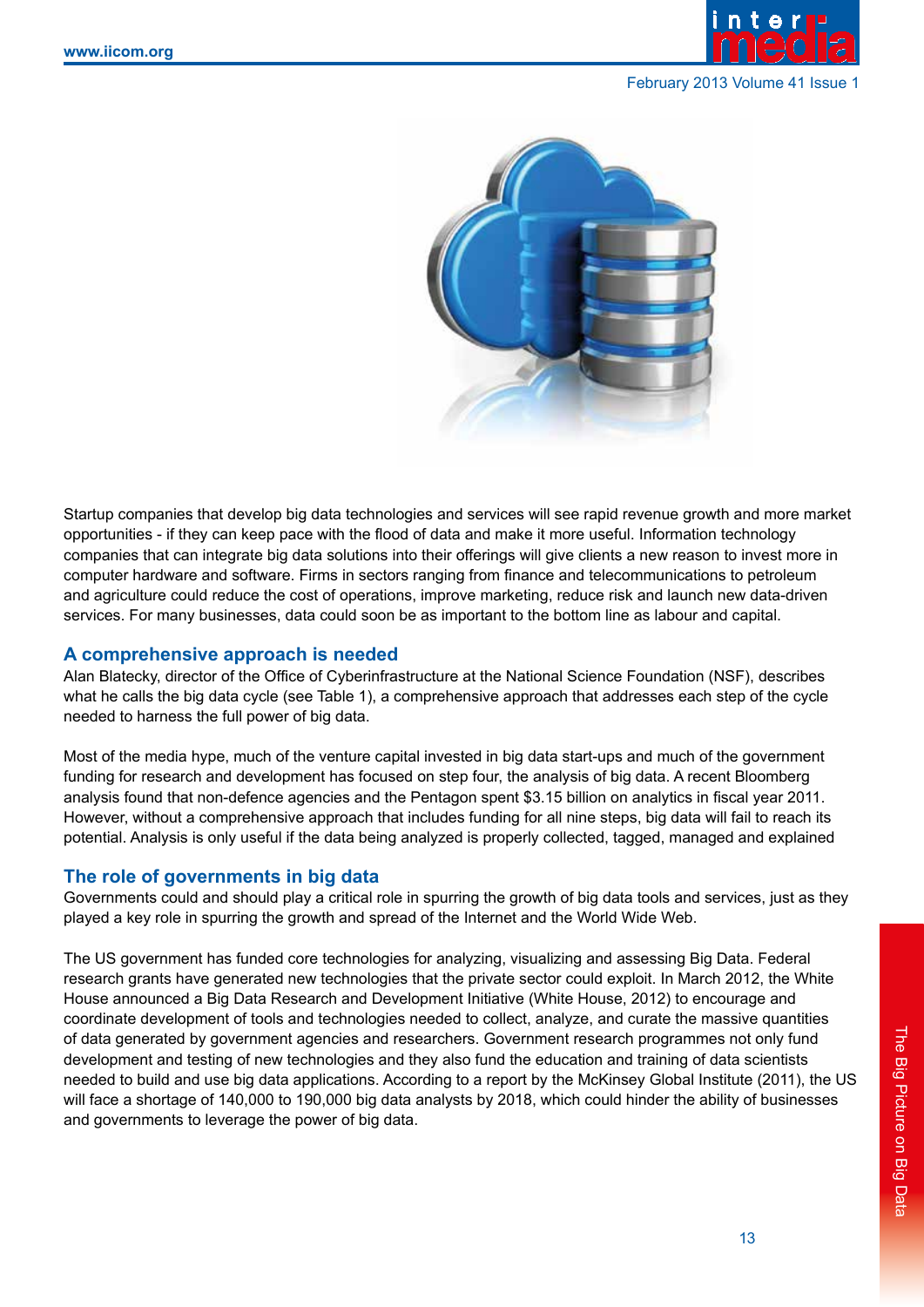

# **Table 1 The big data cycle and key challenges**

| Step one - Collecting the data                                                                                                                              |                                                                                                                         |
|-------------------------------------------------------------------------------------------------------------------------------------------------------------|-------------------------------------------------------------------------------------------------------------------------|
| Get data from sensors, clickstream data and Web<br>surfing behavior, sales data, satellite and aerial imagery,<br>government databases, and computer models | Challenges: Volume of data; combining and reconciling<br>disparate data types                                           |
| Step two - Verifying the data                                                                                                                               |                                                                                                                         |
| Determine the source (provenance) and the collection<br>technique(s) used; assess the accuracy                                                              | Challenges: Develop standards for provenance and<br>quality                                                             |
| Step three - Tagging the data                                                                                                                               |                                                                                                                         |
| Use standards to indicate the category, quality and<br>provenance of data                                                                                   | Challenges: Develop standards and tools for metadata<br>("data about the data") and automated curation tools            |
| Step four - Analyzing the data                                                                                                                              |                                                                                                                         |
| Use statistical methods and visualization to understand<br>the data                                                                                         | Challenges: Create easy-to-use, affordable software that<br>scales to terabytes of data<br>(e.g., Hadoop and MapReduce) |
| Step five - Applying the data                                                                                                                               |                                                                                                                         |
| Ensure managers and executives can understand the<br>power and limits of big data                                                                           | Challenges: Develop curriculum for MBA and executive<br>education programmes to avoid being "blinded by the<br>data"    |
| Step six - Sharing the data                                                                                                                                 |                                                                                                                         |
| Use online collaboration tools, social media and other<br>tools to get results to people who can use them                                                   | Challenges: Manage access control, digital identity                                                                     |
| Step seven - Protecting the data                                                                                                                            |                                                                                                                         |
| Ensure the data is not stolen or corrupted                                                                                                                  | Challenges: Develop affordable, interoperable tools to<br>protect large and distributed online databases                |
| Step eight - Archiving the data                                                                                                                             |                                                                                                                         |
| Determine what data to keep and what to<br>toss - and when                                                                                                  | Challenges: Create standard procedures to assess<br>value of data, legal requirements, redundancy of<br>systems         |
| Step nine - Repeat, reuse, remix (return to step one)                                                                                                       |                                                                                                                         |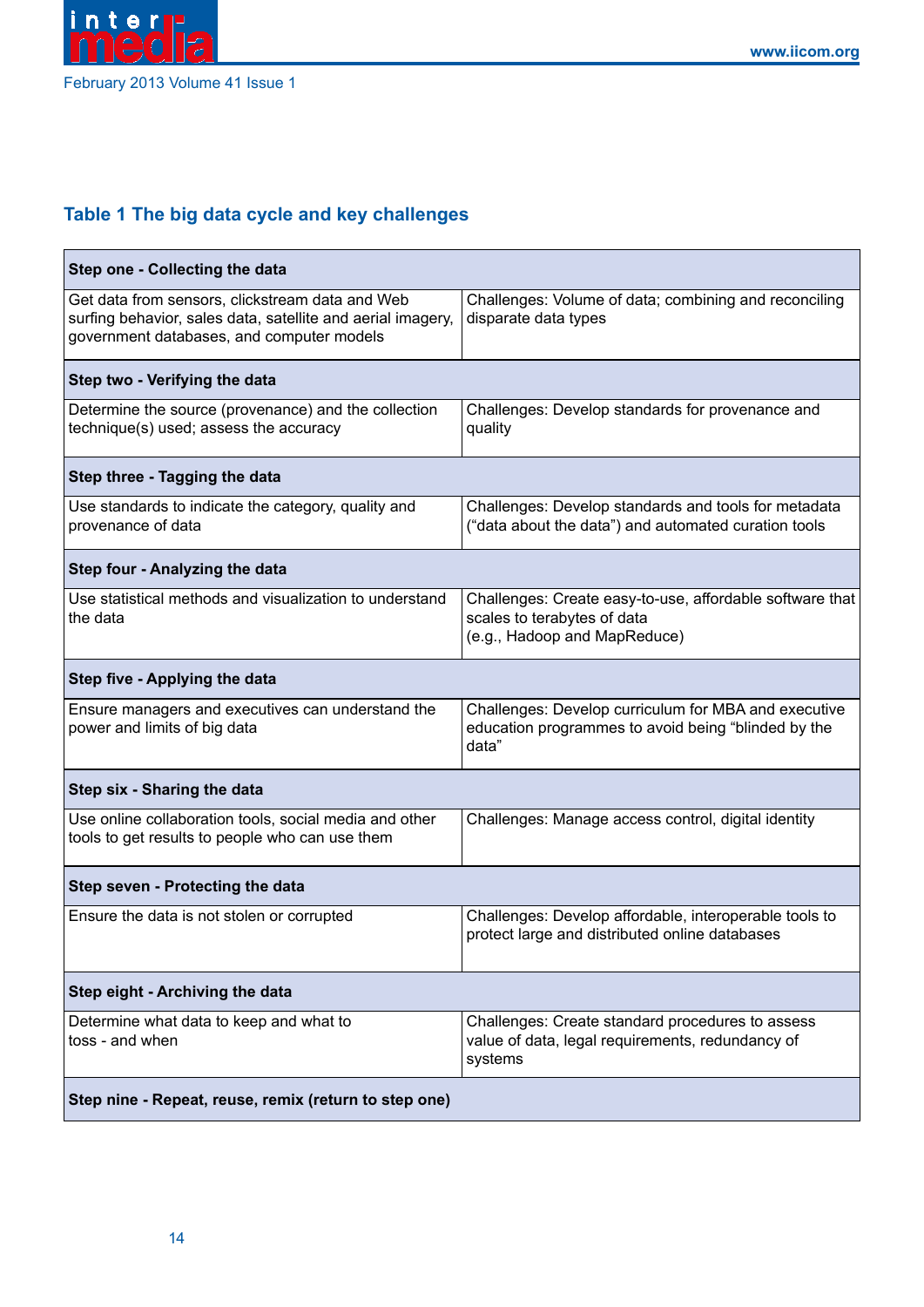

Governments can also spur the development of big data services by accelerating efforts to make more government data readily accessible in useful formats. Since early 2009, the Obama administration has made more than 440,000 databases have been put on the data.gov website along with more than 1200 applications for using that data. The UK government has also been a leader in make its data more useful and, in December of 2012, the European Union announced a new EU-wide Data Portal (EC, 2012).

While new applications of big data are being announced every week, there are several barriers to wider use of big data tools and services. The biggest obstacles to widespread application of big data are issues related to privacy, security and transparency and public perception that big data equates to big government, big business, and Big Brother. It is clear that the growth of big data will require new approach to privacy protection. Unfortunately, in the European Union, 20- to 30-yearold data privacy laws have held back applications of big data in marketing and fraud reduction. Regulations that require personal data be collected for a specific purpose and not be reused for other purposes will block some of the most exciting, new, big data applications that involve remixing different data sets to spot surprising trends and correlations. Concerns extend beyond protecting and restricting the use of personally identifiable information. Some privacy

advocates worry that companies could essentially decode information intended to be private or anonymous by cross-matching data sets. This would allow a company to develop a detailed digital dossier that could be used to infer what someone buys, where they travel, and with whom they associate. The solution will probably require new government imposed disclosure requirements so consumers can know what information businesses and governments are collecting about them and how it is being used.

Governments and the courts will need to address liability issues if data are incomplete or inaccurate and leads to conclusions that may be costly or even dangerous.

Laws need to be clarified on how databases are licensed, what intellectual property rights database creators have, and how data can be reused. In 2005, the European Union evaluated its data protection Directive 95/46/EC and found that it had discouraged investment in database services while the US database industry has grown rapidly.

Reconciling legal and regulatory treatment of databases will be a major challenge for companies trying to create integrated, global big data solutions. Fortunately, European officials are discussing these issues with their US counterparts. Companies such as IBM, SAP and Google have been at the forefront of efforts to encourage governments to adopt

policies to foster growth of big data applications, often working through trade associations such as TechAmerica. The policy issues are difficult and new challenges are arising as new technologies and new applications develop.

Michael R Nelson is a policy analyst with Bloomberg Government (http://bgov.com), a subscription service providing analysis of how government actions affect business. This article is adapted from several of his recent BGOV reports on big data. The views expressed are his own.

You can follow him on **3** @MikeNelson